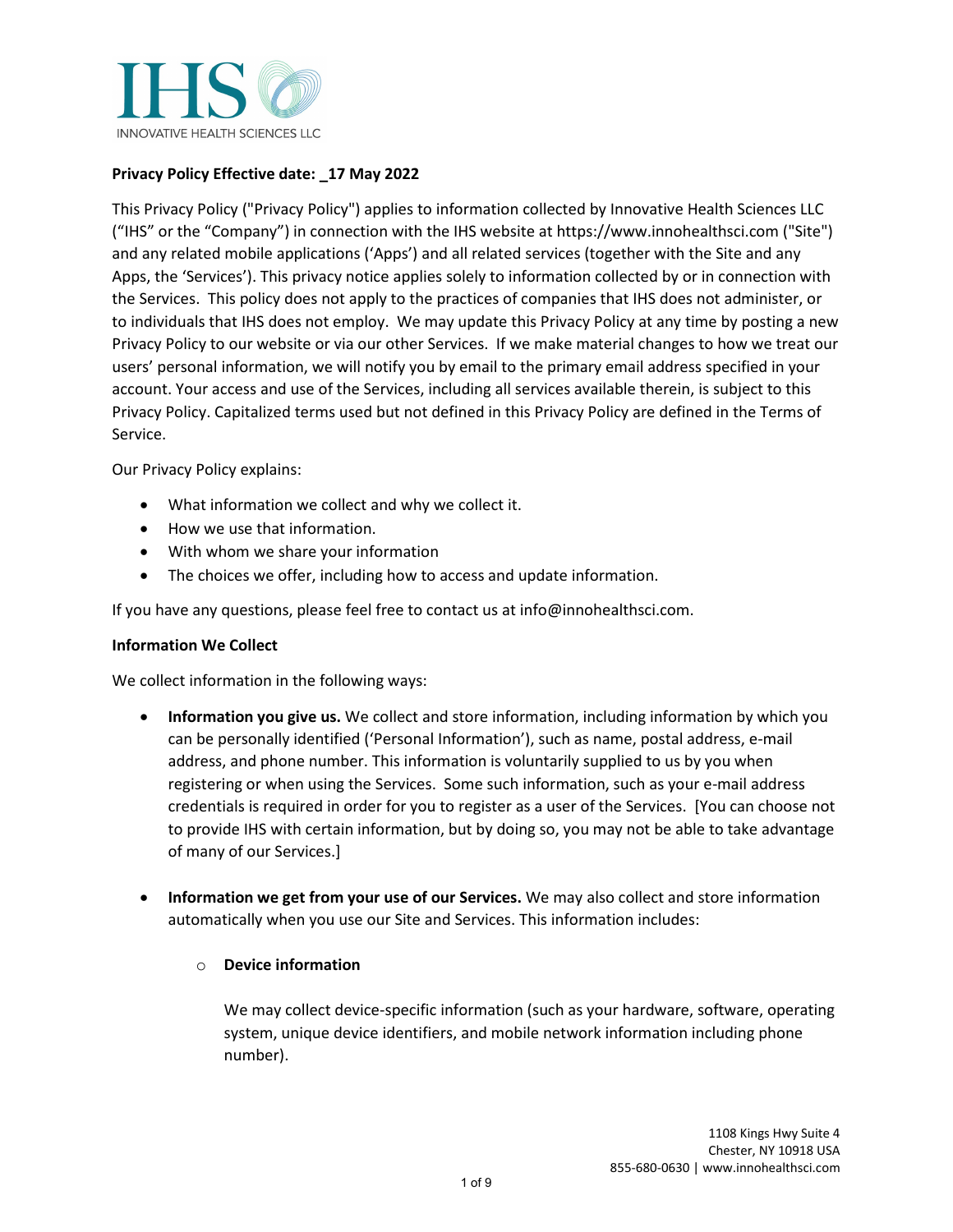

### o **Log information**

When you use our Site, we may automatically collect and store certain information in server logs. This may include:

- details of how you used our Site;
- **Internet protocol address;**
- device event information, such as crashes, system activity, hardware settings, browser type, browser language, the date and time of your request and referral URL; and/or
- cookies that may uniquely identify your browser.

### o **Location information**

We may collect and process information about your actual location and use various technologies to determine location, including IP address.

### o **Local storage**

We may collect and store information (including personal information) locally on your device using mechanisms such as browser web storage (including HTML 5) and application data caches.

## o **Cookies and similar technologies**

We may use various technologies to collect and store information when you visit our Site. These technologies may include using cookies or similar technologies to identify your browser or device. You may set your browser to block all cookies, including cookies associated with this Site or to indicate when a cookie is being set by us. A cookie is a piece of alphanumeric data stored on a visitor's hard drive or device to help us improve your access to our Services and identify repeat visitors to our Site or Services. Cookies enable us to customize and enhance the user experience on our Site or Apps.

The information we collect automatically may include Personal Information or we may associate it with Personal Information we collect in other ways or receive from third parties.

In particular, we have collected the following categories of personal information from consumers within the last twelve (12) months: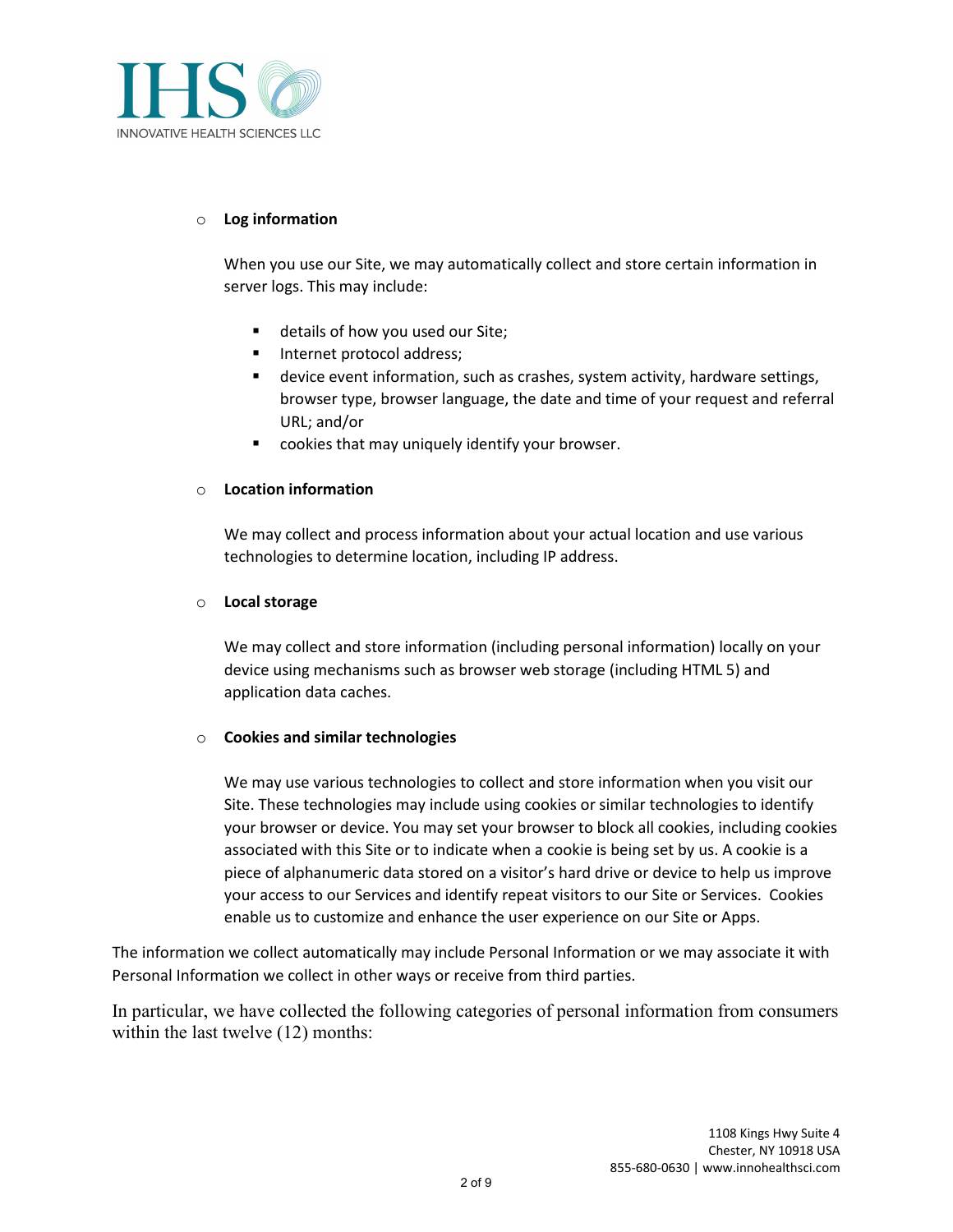

| Category                                                                                                                                          | <b>Examples</b>                                                                                                                                                                                                                                                                                                                                                                                                                      | <b>Collected</b> |
|---------------------------------------------------------------------------------------------------------------------------------------------------|--------------------------------------------------------------------------------------------------------------------------------------------------------------------------------------------------------------------------------------------------------------------------------------------------------------------------------------------------------------------------------------------------------------------------------------|------------------|
| A. Identifiers.                                                                                                                                   | A real name, alias, postal address, unique personal<br>identifier, online identifier, Internet Protocol address,<br>email address, account name, Social Security number,<br>driver's license number, passport number, or other<br>similar identifiers.                                                                                                                                                                               | NO               |
| <b>B.</b> Personal<br>information<br>categories listed<br>in the California<br>Customer<br>Records statute<br>(Cal. Civ. Code<br>$§$ 1798.80(e)). | A name, signature, Social Security number, physical<br>characteristics or description, address, telephone<br>number, passport number, driver's license or state<br>identification card number, insurance policy number,<br>education, employment, employment history, bank<br>account number, credit card number, debit card number,<br>or any other financial information, medical information,<br>or health insurance information. | N <sub>O</sub>   |
|                                                                                                                                                   | Some personal information included in this category<br>may overlap with other categories.                                                                                                                                                                                                                                                                                                                                            |                  |
| C. Protected<br>classification<br>characteristics<br>under California<br>or federal law.                                                          | Age (40 years or older), race, color, ancestry, national<br>origin, citizenship, religion or creed, marital status,<br>medical condition, physical or mental disability, sex<br>(including gender, gender identity, gender expression,<br>pregnancy or childbirth and related medical conditions),<br>sexual orientation, veteran or military status, genetic<br>information (including familial genetic information).               | N <sub>O</sub>   |
| D. Commercial<br>information.                                                                                                                     | Records of personal property, products or services<br>purchased, obtained, or considered, or other purchasing<br>or consuming histories or tendencies.                                                                                                                                                                                                                                                                               | N <sub>O</sub>   |
| E. Biometric<br>information.                                                                                                                      | Genetic, physiological, behavioral, and biological<br>characteristics, or activity patterns used to extract a<br>template or other identifier or identifying information,<br>such as, fingerprints, faceprints, and voiceprints, iris or<br>retina scans, keystroke, gait, or other physical patterns,<br>and sleep, health, or exercise data.                                                                                       | N <sub>O</sub>   |
| F. Internet or<br>other similar<br>network activity.                                                                                              | Browsing history, search history, information on a<br>consumer's interaction with a website, application, or<br>advertisement.                                                                                                                                                                                                                                                                                                       | N <sub>O</sub>   |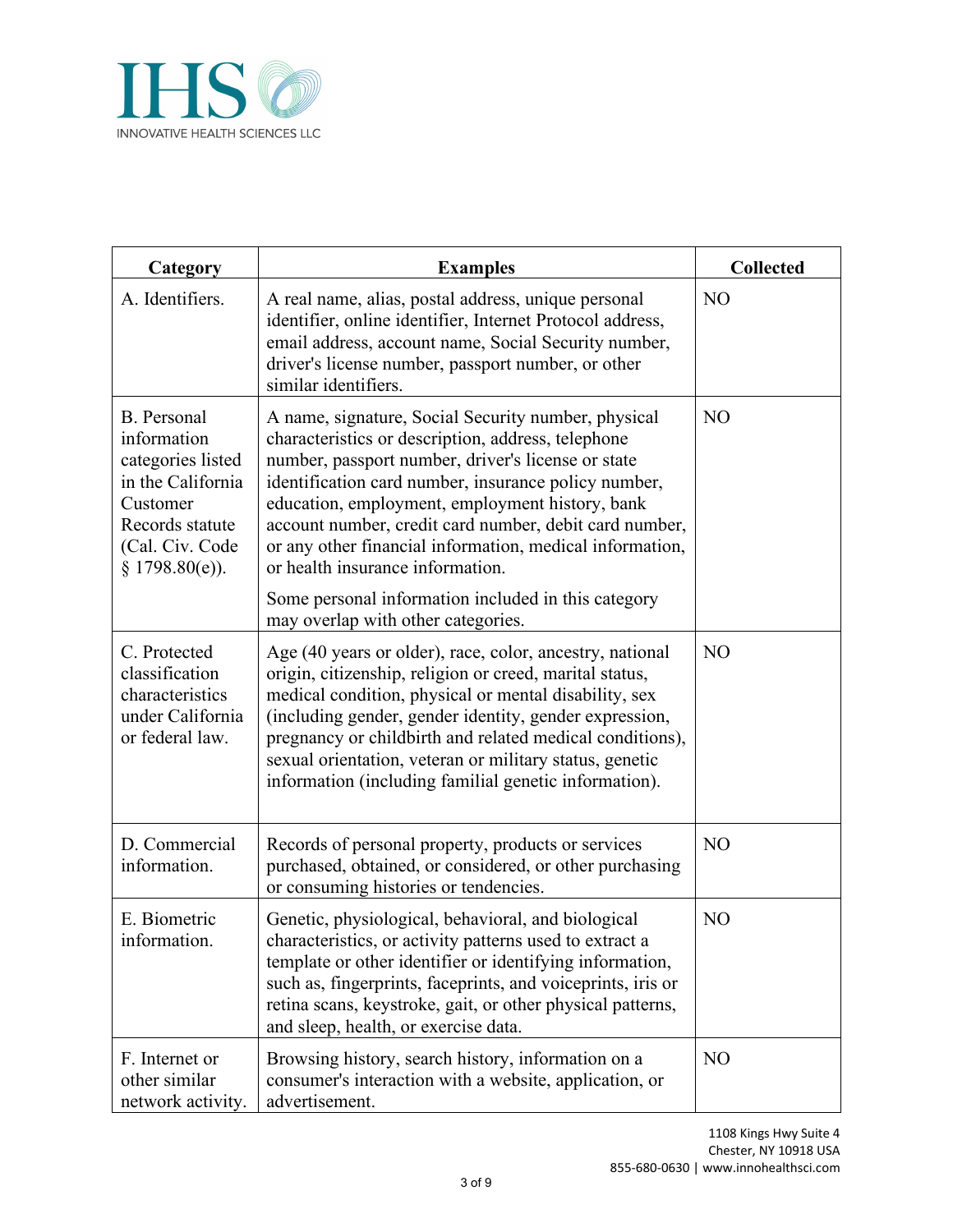

| G. Geolocation<br>data.                                                                                                                                          | Physical location or movements.                                                                                                                                                                                                                                                                | N <sub>O</sub> |
|------------------------------------------------------------------------------------------------------------------------------------------------------------------|------------------------------------------------------------------------------------------------------------------------------------------------------------------------------------------------------------------------------------------------------------------------------------------------|----------------|
| H. Sensory data.                                                                                                                                                 | Audio, electronic, visual, thermal, olfactory, or similar<br>information.                                                                                                                                                                                                                      | N <sub>O</sub> |
| I. Professional or<br>employment-<br>related<br>information.                                                                                                     | Current or past job history or performance evaluations.                                                                                                                                                                                                                                        | N <sub>O</sub> |
| J. Non-public<br>education<br>information (per<br>the Family<br>Educational<br>Rights and<br>Privacy Act (20<br>U.S.C. Section<br>1232g, 34 C.F.R.<br>Part 99)). | Education records directly related to a student<br>maintained by an educational institution or party acting<br>on its behalf, such as grades, transcripts, class lists,<br>student schedules, student identification codes, student<br>financial information, or student disciplinary records. | N <sub>O</sub> |
| K. Inferences<br>drawn from<br>other personal<br>information.                                                                                                    | Profile reflecting a person's preferences, characteristics,<br>psychological trends, predispositions, behavior,<br>attitudes, intelligence, abilities, and aptitudes.                                                                                                                          | NO             |
| J. Sensitive<br>personal<br>information                                                                                                                          | The processing of biometric information for the<br>purpose of uniquely identifying a consumer.<br>Personal information collected and analyzed concerning<br>a consumer's health.                                                                                                               | NO             |

## **How we use information that we collect**

We use the information we collect to deliver the Services and relevant information to you, including advertising, to improve our Services, and to develop analytics and aggregated data that allow us to utilize and enhance our Services and make future marketing efforts more efficient.

When you contact us, we keep a record of your communication to help solve any issues you might be facing. We may use your email address to inform you about our business, such as letting you know about upcoming events or changes to our business.

We use the information we collect from our Site to provide, maintain, protect and improve it and to protect our users. We may use information collected from cookies and other technologies to improve your user experience and the overall quality of our Site.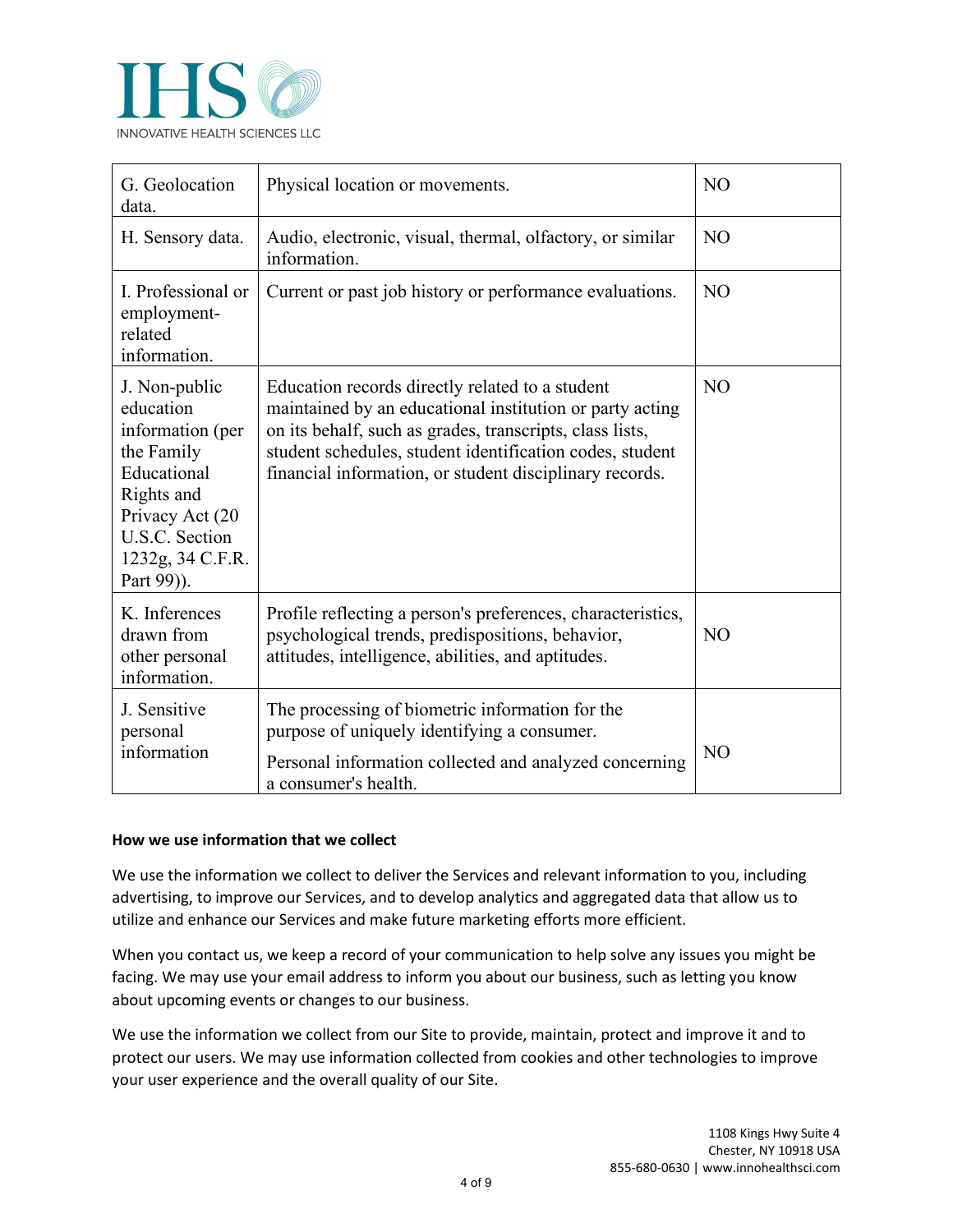

## **Our legal basis for processing your personal information**

If data protection law applies to our processing of your personal information, it is important that you know the lawful basis on which we process your personal information.

We rely on the following legal basis, under data protection law, to process your personal data:

- Where we have obtained your consent, for example to action a request from you or respond to your specific query. You can withdraw your consent at any time, but we may still need to retain a record of your correspondence with us.
- Where it is necessary for the purposes of our legitimate interests to manage our existing investments and explore new investment opportunities, including conducting legal and commercial due diligence.
- Where it is necessary to comply with a legal obligation, for example under anti-money laundering or anti-bribery legislation.

### **Transfer of personal information**

IHS is headquartered in the US. Consequently, any information we collect will be transferred to, and stored in, the US and other countries where the data protection laws may offer a lower standard of protection than in your country of residence. Where personal information is transferred outside the US, we will take all steps reasonably necessary to ensure that it is subject to appropriate safeguards and that it is treated securely and in accordance with this Privacy Policy.

### **Enforcement**

IHS is subject to the investigatory and enforcement powers of the U.S. Federal Trade Commission. IHS may be required to share your personal information, including the disclosure of EU and Swiss personal information, to public authorities and law enforcement agencies in response to lawful requests, including requests to meet national security and law enforcement requirements.

#### **Right to access, update and delete your personal information**

If you are a resident of California and/or your personal information is processed in the context of our office, you have certain legal rights in respect of the personal information about you held by us, including, for California residents, your rights under the California Consumer Privacy Act (CCPA). This includes the right to obtain a copy of this information on request, and the right to correct, amend or delete such personal information or object to it being used for certain purposes (including marketing). We may ask you to verify your identity before we can act on your request.

We will comply with any requests to exercise your rights in accordance with applicable law, and so there may be circumstances where we are entitled to refuse your request. For example, where permitted to by law, we may reject requests that are unreasonably repetitive, require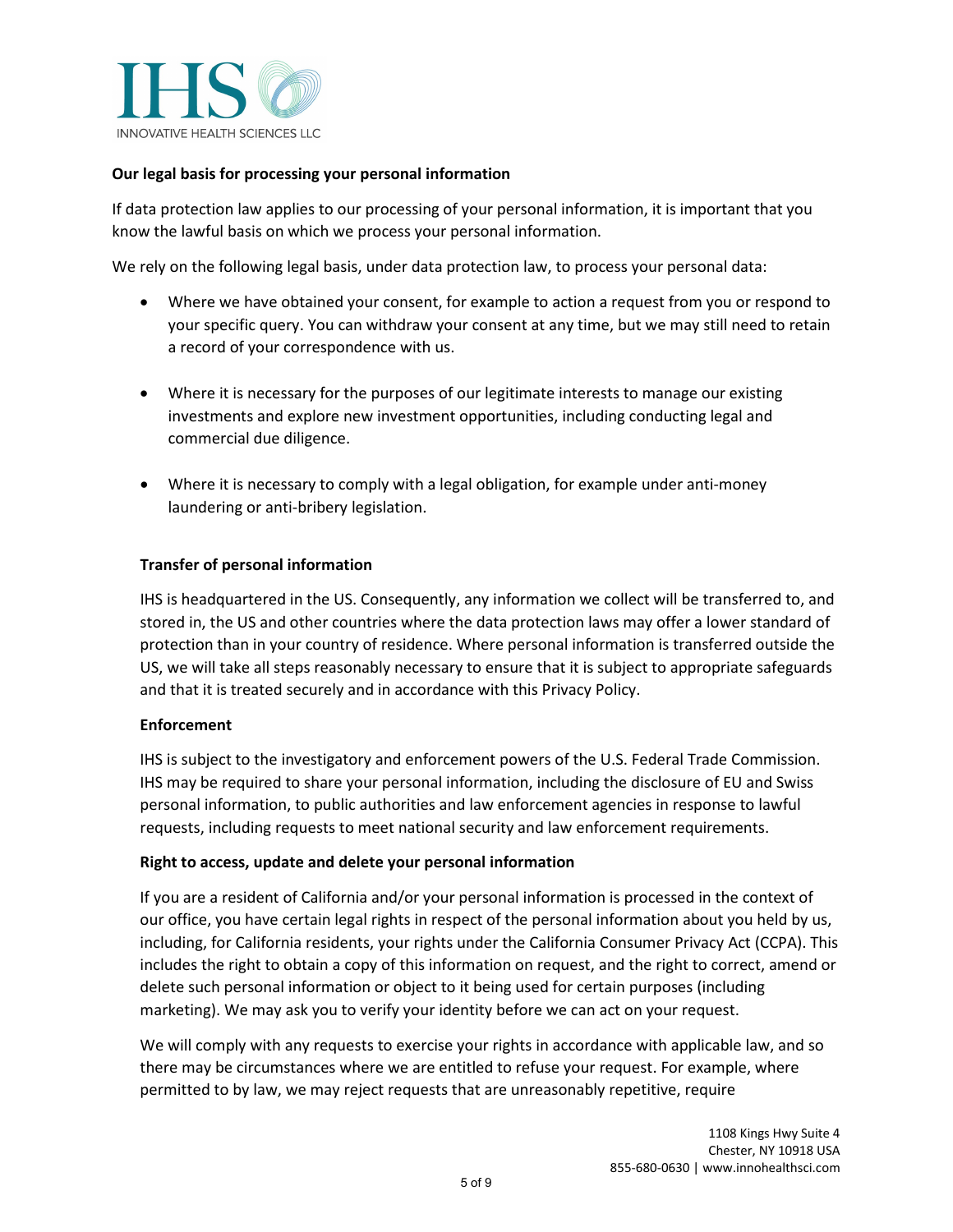

disproportionate technical effort (for example, developing a new system or fundamentally changing an existing practice), risk the privacy of others, or would be extremely impractical (for instance, requests concerning information residing on backup systems).

Where we can provide information access and correction, we will do so free of charge, except where it would require a disproportionate effort (where we are permitted to charge a fee under applicable law). We aim to maintain any information we hold and our Site in a manner that protects information from accidental or malicious destruction.

To make any requests regarding your personal information, or if you have any questions or concerns regarding your personal information, you should contact us at info@innohealthsci.com. You are also entitled to contact your local supervisory authority for data protection.

# **Right to object**

You have the right to object (opt-out) of your personal information being used for purposes which are materially different to the purposes for which it was collected, as described in this Privacy Policy (including being disclosed to a third party). We may refuse your request where we have a right to do so (for example, if the use is necessary to comply with a legal obligation). To exercise any of your rights, please contact us at [info@innohealthsci.com](mailto:info@innohealthsci.com) 

## **Information that we share**

We may disclose aggregated information about our users and information that does not identify any individual without restriction.

We may share your Personal Information the following situations:

- With your consent.
- To fulfill the purpose for which you provide it.
- For any other purpose disclosed by us when you provide the information.
- If we believe it is necessary to investigate potential violations of our terms and conditions applicable to the Services, to enforce those terms and conditions, to comply with law or to protect ours or others' rights, property, or safety.
- To a buyer or other successor in the event of a merger, divestiture, restructuring, reorganization, dissolution, or other sale or transfer of some or all of IHS's assets, provided that the conditions of this Privacy Policy would continue to apply.
- To Service Providers, or authorized agents who are employed by us to perform tasks on our behalf and need to share information with them to provide products and services to you. Unless we communicate with you differently, our authorized agents do not have the right to use any Personal Information we share with them beyond what is necessary to work with us.
- To third-party partners ("Partners") that assist us with our marketing efforts, and, subject to your right to opt-out, with other marketers whose products or services may be of interest to you. We may collect your email address via cookies and pixels on the Website through the use of trusted third-party partners. These partners may also combine your email information with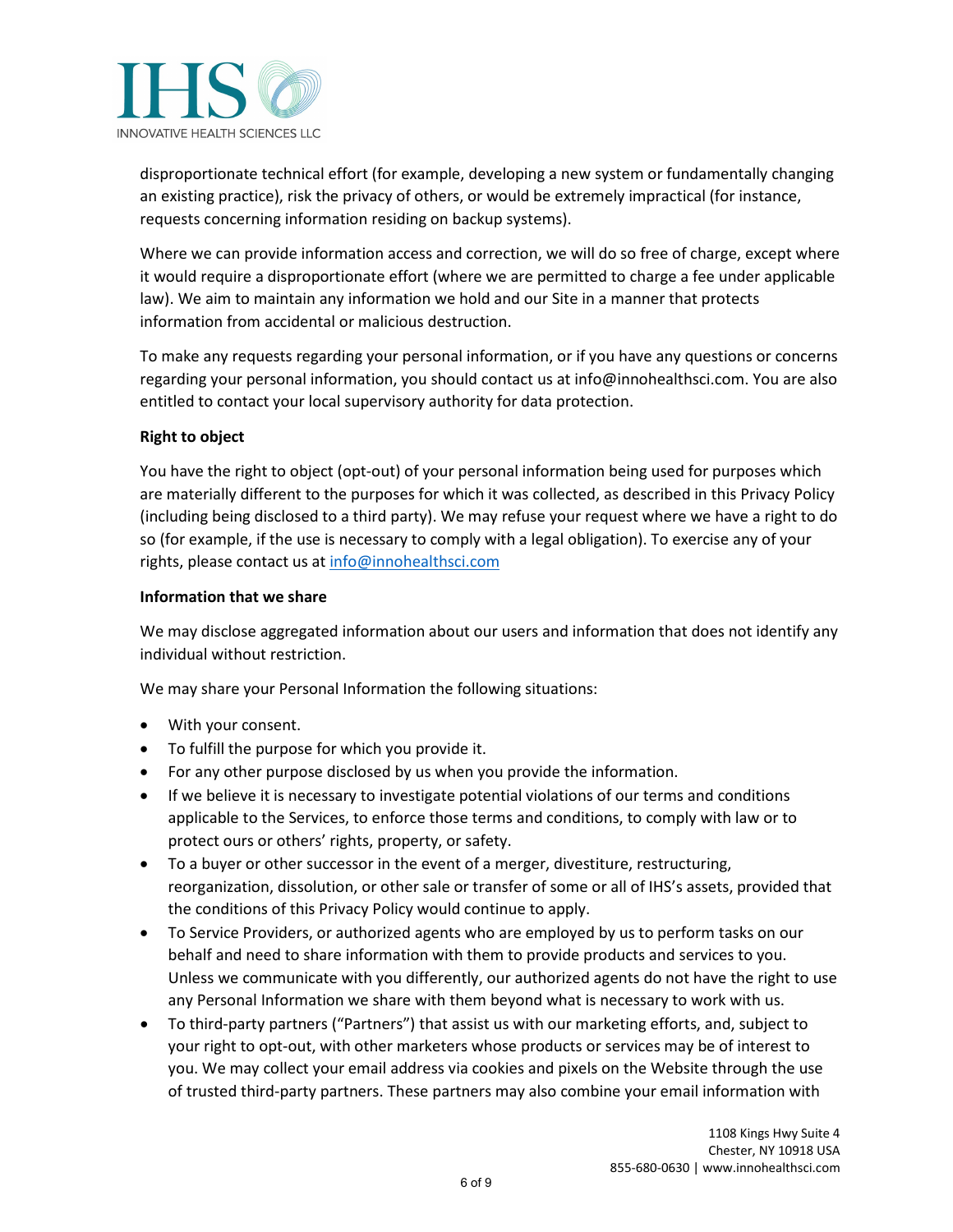

other information they have access to such as a mailing address so that we may serve relevant marketing offers to you via email and direct mail. If you prefer that we do not share your name and address with other marketers, please email us at info@innohealthsci.com.

We will not collect additional categories of personal information or use the personal information we collected for materially different, unrelated, or incompatible purposes without providing you notice.

We may also provide non-personally identifiable information, or aggregated information that does not identify you, to other parties, such as Google Analytics, for analytics, marketing, advertising, or other uses.

We may share your personal information by disclosing it to a third party for a business purpose. We only make these business purpose disclosures under written contracts that describe the purposes, require the recipient to keep the personal information confidential, and prohibit using the disclosed information for any purpose except performing the contract. In the preceding twelve (12) months, the Company has disclosed personal information for a business purpose to the categories of third parties indicated in the chart below.

| <b>Personal Information</b><br>Category                                               | <b>Category of Third-Party Recipients</b> |                |  |
|---------------------------------------------------------------------------------------|-------------------------------------------|----------------|--|
|                                                                                       | <b>Business Purpose Disclosures</b>       | <b>Sales</b>   |  |
| A: Identifiers.                                                                       | N <sub>O</sub>                            | N <sub>O</sub> |  |
| B: California Customer<br>Records personal<br>information categories.                 | NO                                        | NO             |  |
| C: Protected<br>classification<br>characteristics under<br>California or federal law. | N <sub>O</sub>                            | N <sub>O</sub> |  |
| D: Commercial<br>information.                                                         | N <sub>O</sub>                            | N <sub>O</sub> |  |
| E: Biometric<br>information.                                                          | N <sub>O</sub>                            | NO             |  |
| F: Internet or other<br>similar network activity.                                     | N <sub>O</sub>                            | N <sub>O</sub> |  |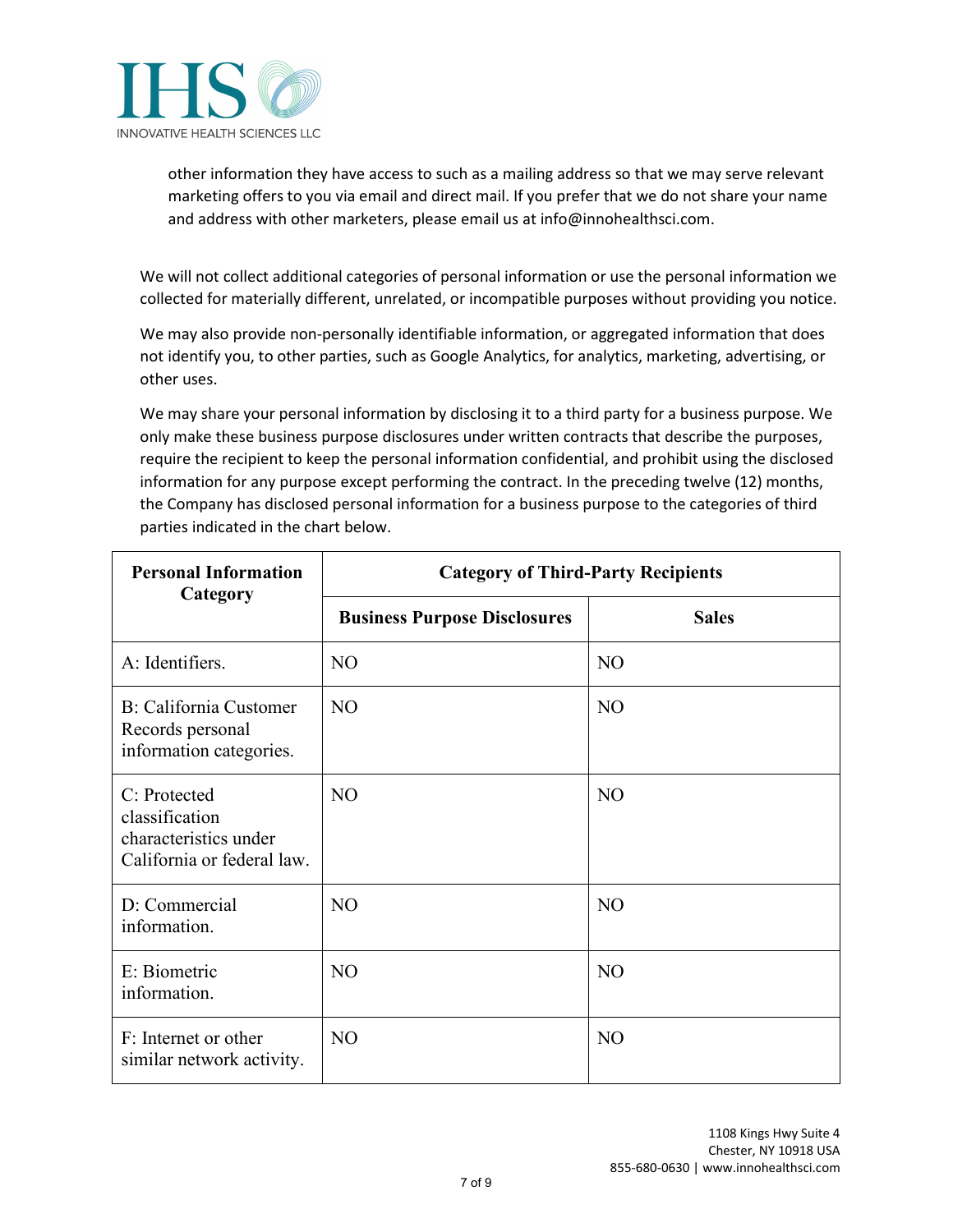

| G: Geolocation data.                                       | N <sub>O</sub> | N <sub>O</sub> |
|------------------------------------------------------------|----------------|----------------|
| H: Sensory data.                                           | N <sub>O</sub> | N <sub>O</sub> |
| I: Professional or<br>employment-related<br>information.   | N <sub>O</sub> | N <sub>O</sub> |
| J: Non-public education<br>information.                    | NO.            | N <sub>O</sub> |
| K: Inferences drawn<br>from other personal<br>information. | N <sub>O</sub> | N <sub>O</sub> |
| J. Sensitive personal<br>information.                      | NO.            | N <sub>O</sub> |

## **Information security**

We work hard to protect our Site and any information that we hold from unauthorized access or unauthorized alteration, disclosure or destruction. In particular:

- o We review our information collection, storage and processing practices, including physical security measures, to guard against unauthorized access to systems.
- o We restrict access to personal information to IHS employees, contractors, service providers and agents who need to know that information in order to process it for us and who are subject to strict contractual confidentiality obligations. They may be disciplined, or their contract terminated if they fail to meet these obligations.

#### **When this Privacy Policy applies**

Our Privacy Policy applies to all of the services offered and businesses operated by IHS but excludes services and businesses that have separate privacy policies that do not incorporate this Privacy Policy.

Our Privacy Policy does not apply to services offered or businesses operated by other companies or individuals. Our Privacy Policy does not cover the information practices of other companies and organizations that advertise our services and that may use cookies, pixel tags and other technologies.

Children